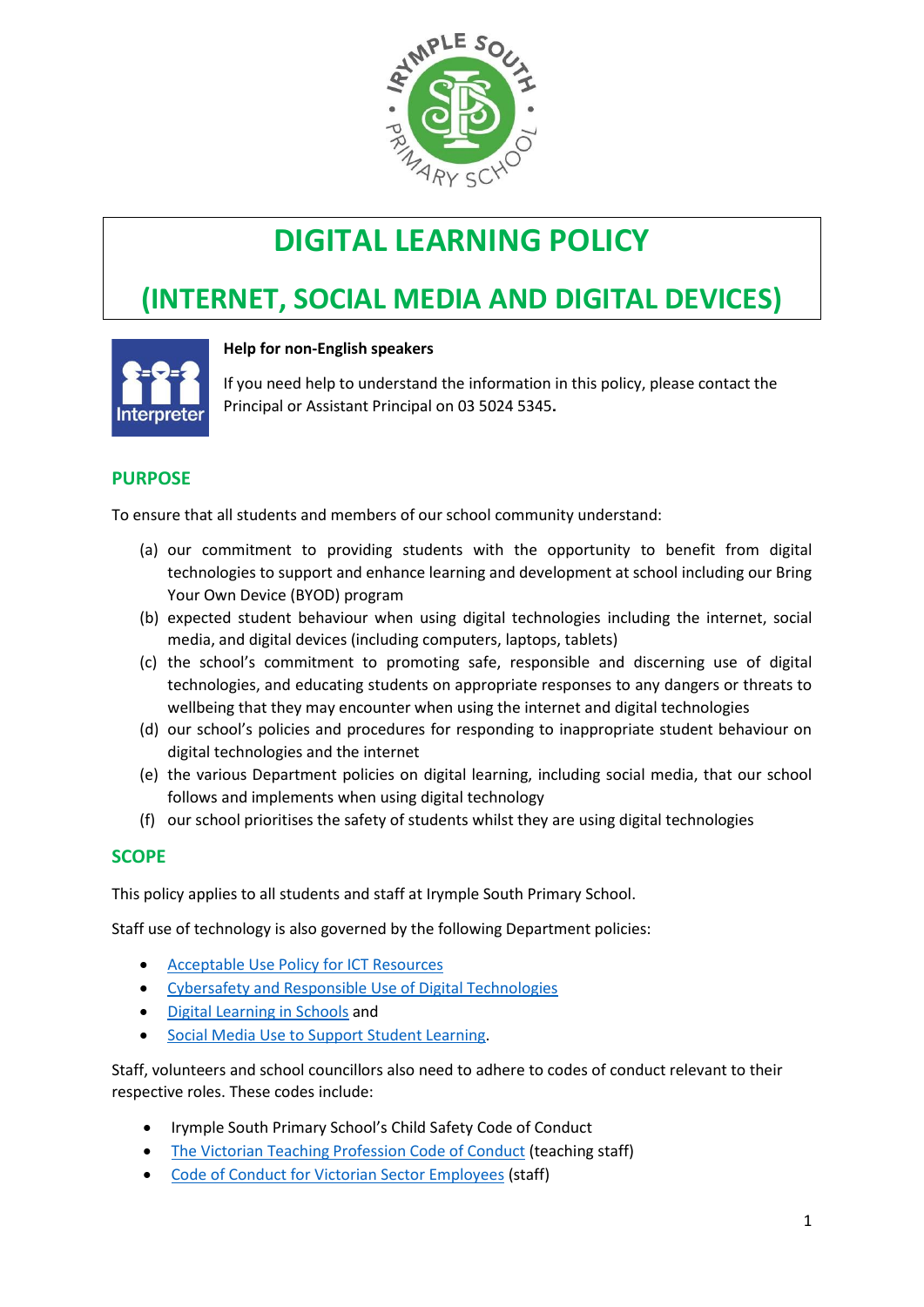• [Code of Conduct for Directors of Victorian Public Entities](https://www2.education.vic.gov.au/pal/school-council-conduct/policy) (school councillors)

# **DEFINITIONS**

For the purpose of this policy, "digital technologies" are defined as digital devices, tools, applications and systems that students and teachers use for learning and teaching; this includes Departmentprovided software and locally sourced devices, tools and systems.

# **POLICY**

#### Vision for digital learning at our school

The use of digital technologies is a mandated component of the Victorian Curriculum F-10.

Safe and appropriate use of digital technologies, including the internet, apps, computers and tablets, can provide students with rich opportunities to support learning and development in a range of ways.

Through increased access to digital technologies, students can benefit from learning that is interactive, collaborative, personalised, engaging and transformative. Digital technologies enable our students to interact with and create high quality content, resources and tools. It also enables personalised learning tailored to students' particular needs and interests and transforms assessment, reporting and feedback, driving new forms of collaboration and communication.

Irymple South Primary School believes that the use of digital technologies at school allows the development of valuable skills and knowledge and prepares students to thrive in our globalised and inter-connected world. Our school's vision is to empower students to use digital technologies safely and appropriately to reach their personal best and fully equip them to contribute positively to society as happy, healthy young adults.

# Personal Devices at Irymple South Primary School

Irymple South Primary School operates a Bring Your Own Device (BYOD) program. Classes at our school are delivered with the use of iPads.

Parents/carers are invited to purchase or lease a device for their child to bring to school. Irymple South Primary School can refer parents to government or community support programs that may help them if they wish to purchase a device for their child to own, rather than use what is provided for free by the school.

Students are invited to bring their own device to school each day to be used during class time for different learning activities. When bringing their own device to school, students should ensure that it:

- Is fully charged each morning
- Is brought to school in a protective case
- has at least 64 GB of storage

Please note that our school does not have insurance to cover accidental damage to students' devices, and parents/carers are encouraged to consider obtaining their own insurance for their child's device.

Students, parents and carers who would like more information or assistance regarding our BYOD program are encouraged to contact the Assistant Principal or visit <https://www.irymplesouthps.vic.edu.au/byod/>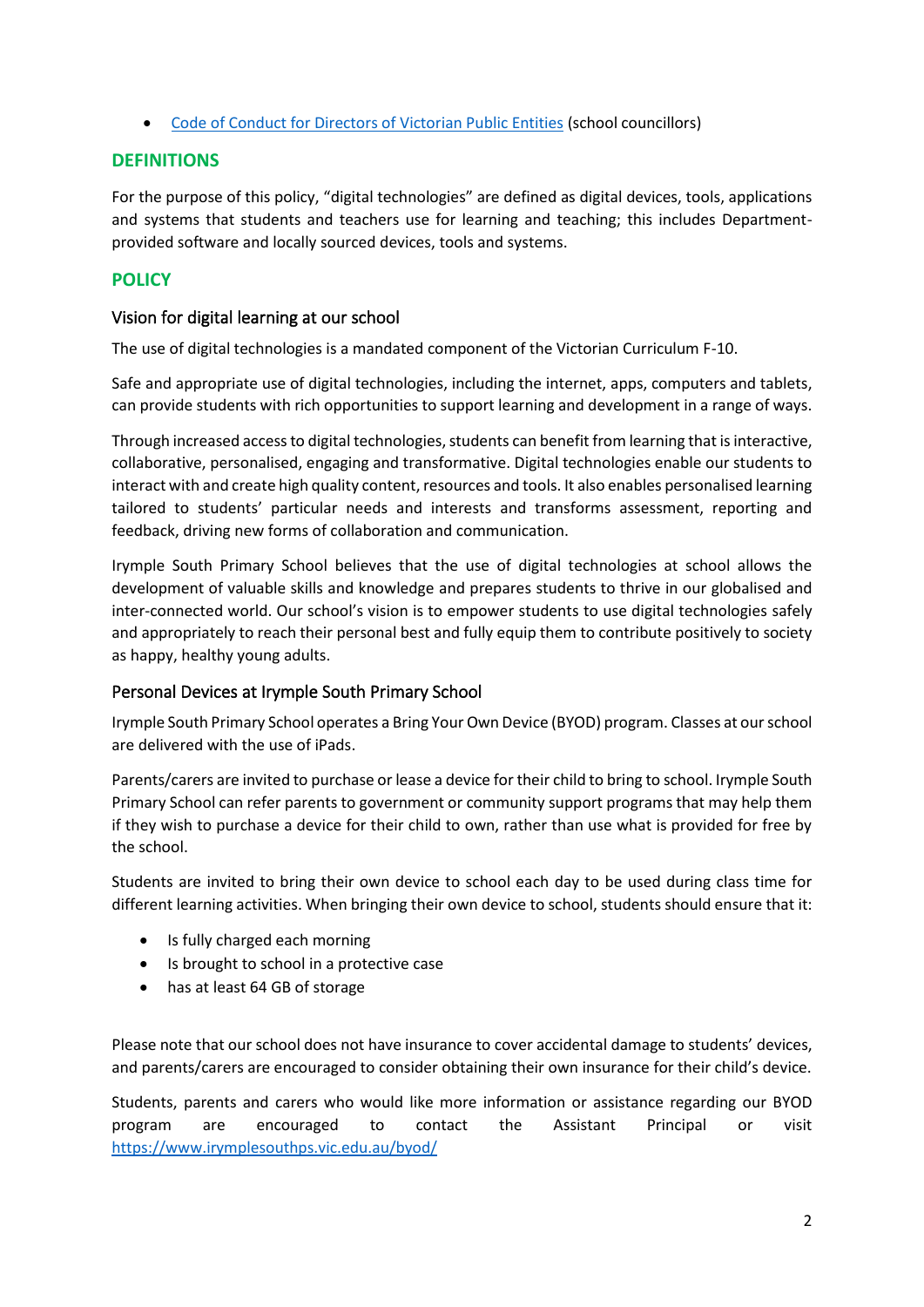# Safe and appropriate use of digital technologies

Digital technologies, if not used appropriately, may present risks to users' safety or wellbeing. At Irymple South Primary School, we are committed to educating all students to use digital technologies safely, equipping students with the skills and knowledge to navigate the digital world.

At Irymple South Primary School, we:

- use online sites and digital tools that support students' learning, and focus our use of digital technologies on being learning-centred
- use digital technologies in the classroom for specific purpose with targeted educational or developmental aims
- supervise and support students using digital technologies for their schoolwork
- effectively and responsively address any issues or incidents that have the potential to impact on the wellbeing of our students
- have programs in place to educate our students to be safe, responsible and discerning users of digital technologies
- educate our students about digital issues such as privacy, intellectual property and copyright, and the importance of maintaining their own privacy and security online
- actively educate and remind students of our *Student Wellbeing and Engagement* policy that outlines our School's values and expected student behaviour, including online behaviours
- have an Acceptable Use Agreement outlining the expectations of students when using digital technologies for their schoolwork
- use clear protocols and procedures to protect students working in online spaces, which includes reviewing the safety and appropriateness of online tools and communities and removing offensive content at the earliest opportunity
- educate our students on appropriate responses to any dangers or threats to wellbeing that they may encounter when using the internet and other digital technologies
- provide a filtered internet service at school to block access to inappropriate content
- refer suspected illegal online acts to the relevant law enforcement authority for investigation
- support parents and carers to understand the safe and responsible use of digital technologies and the strategies that can be implemented at home through regular updates in our newsletter, information sheets, website/school portal and information sessions.

Distribution of school owned devices to students and personal student use of digital technologies at school will only be permitted where students and their parents/carers have completed a signed Acceptable Use Agreement.

It is the responsibility of all students to protect their own password and not divulge it to another person. If a student or staff member knows or suspects an account has been used by another person, the account holder must notify their classroom teacher immediately.

All messages created, sent or retrieved on the school's network are the property of the school. The school reserves the right to access and monitor all messages and files on the computer system, as necessary and appropriate. Communications including text and images may be required to be disclosed to law enforcement and other third parties without the consent of the sender.

Information on supervision arrangements for students engaging in digital learning activities is available in our Yard Duty and Supervision Policy.

#### Social media use

Our school follows the Department's policy on [Social Media Use to Support Learning](https://www2.education.vic.gov.au/pal/social-media/policy) to ensure social media is used safely and appropriately in student learning and to ensure appropriate parent